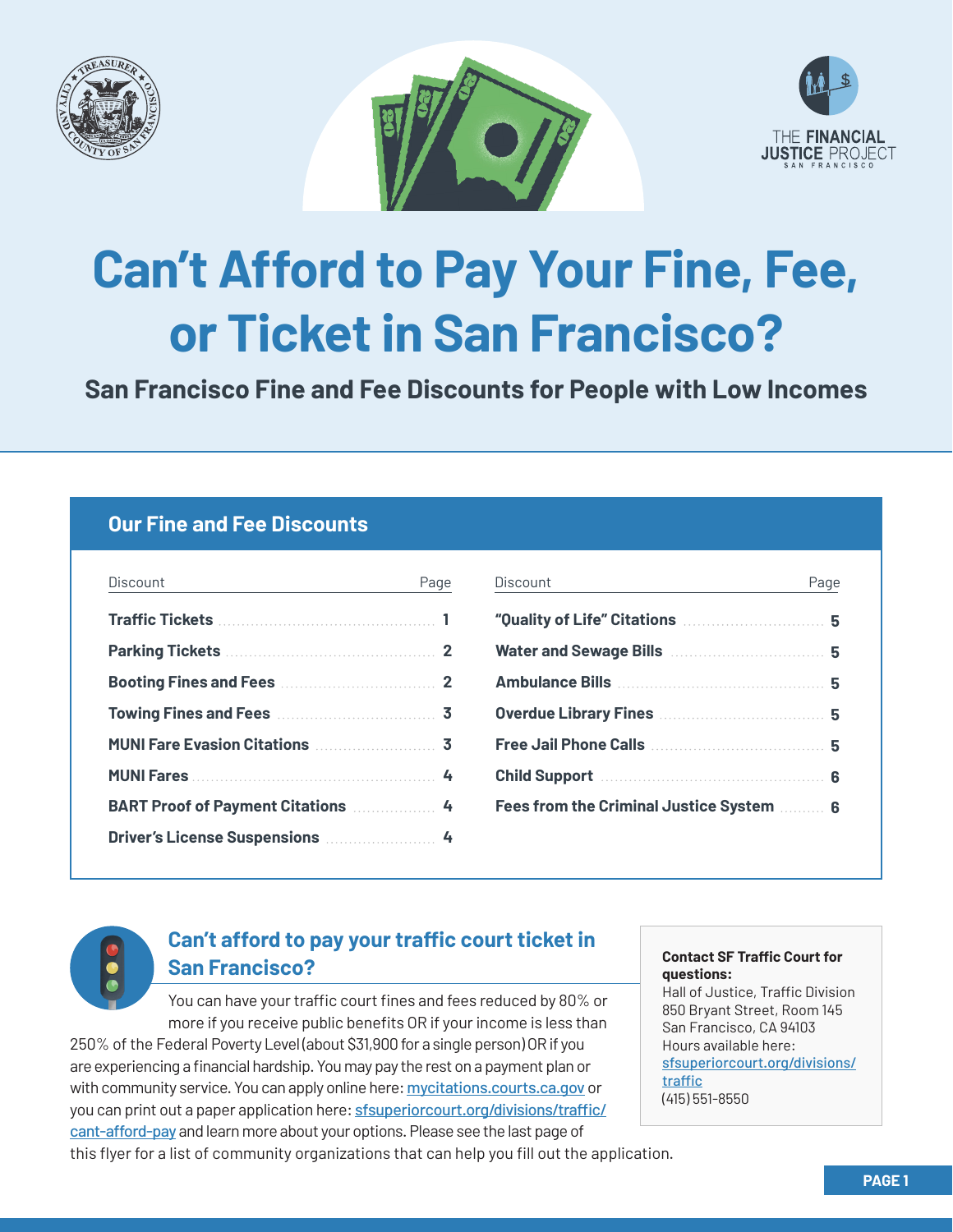**PAGE 2**

<span id="page-1-0"></span>

## **Can't afford to pay your parking ticket?**

**You may be able to sign-up for the low-income payment plan or the community service program to "pay off" your ticket(s) or citation.**

**Who is eligible?** You can sign up for the low-income payment plan or community service for no fee if:

- **1.** You receive Medi-Cal, CalFresh, SFMTA Lifeline, Unemployment benefits; or
- **2.** Your income is at or below 200% of the Federal Poverty Level (about \$25,500 for a single person); or
- **3.** You are experiencing homelessness, and have contacted one of the City's Access Points in the last six months. If you have NOT contacted an Access Points, you can still qualify by scheduling a short phone meeting by calling this number: (415) 487-3300 x7000.

**Low-income payment plan:** You can sign up for a low-income payment plan to make monthly payments of \$25 to \$50 to pay off your tickets. The enrollment fee is \$5. **If you complete the payment plan, all late penalties will be removed.** Download a Low-Income Payment Plan application here: [sfmta.com/paymentplan](http://sfmta.com/paymentplan)

#### **No Fee Community**

**service:** You can perform (415) 701-3000 community service hours in San Francisco to pay

#### **SFMTA Customer Service Center**

11 South Van Ness Avenue (Cross Street: Market) Monday-Friday, between 8:00 a.m. and 5:00 p.m.

off tickets and any late fees. You will be credited \$17 for every hour of community service completed. You may perform community service for up to \$1,000 in citations per calendar year. You are also granted one enrollment fee waiver per calendar year. Download a [Community Service application here:](http://sfmta.com/communityservice) sfmta.com/ communityservice

**You may submit your application online, by mail, or in person** at the SFMTA Customer Service Center or at one of three SFMTA kiosk locations throughout the city. Click here for more information on how to apply and go here for overall information: [sfmta.com/how-access-low-in](http://sfmta.com/how-access-low-income-transit-fares-and-fee-waivers)[come-transit-fares-and-fee-waivers](http://sfmta.com/how-access-low-income-transit-fares-and-fee-waivers). You can also call 311, 24 hours a day, seven days a week.



## **Was your car booted and you cannot afford the boot removal fine?**

**There are substantial discounts for people with low incomes and a one-time boot fine waiver for people experiencing homelessness.**

**Low-income boot discount:** If you receive MediCal, CalFresh, WIC, Unemployment benefits or SFMTA Lifeline, OR your income is below 200% of the Federal Poverty Level (about \$25,500 for a single person), **you may be eligible for a discount and pay \$75 for your boot fine, instead of the standard \$505 boot**  fine. Fill out this form to verify your income: **[sfmta.](http://sfmta.com/lowincome)** [com/lowincome](http://sfmta.com/lowincome). Bring this form to either the SFMTA Customer Service Center, during business hours or AutoReturn, 24 hours a day at 450 7th Street, San Francisco, CA (cross streets are Harrison and Brannan) to get the boot removed. Contact 311, 24 hours a day seven days a week, or contact the SFMTA Customer Service Center (contact information above).

#### **Boot fine waiver for people experiencing homelessness:**

If you are experiencing homelessness and have visited a Coordinated Entry Access Point in the past 6 months, you are eligible for a one-time waiver of your boot fine.

#### **The one-time boot fine waiver could save you over \$500.** You can apply

**SFMTA Customer Service Center** 11 South Van Ness Avenue

(Cross Street: Market) Monday-Friday, between 8:00 a.m. and 5:00 p.m. (415) 701-3000

for the boot fine waiver by calling (415) 487-3300 x7000 to confirm you have contacted one of the City's Access Points. If you have NOT contacted one of the City's Access Points, you can still qualify for the one-time waiver by scheduling a short phone meeting by calling the number above. To get the boot removed, go to the SFMTA Customer Service Center, during business hours or AutoReturn, 24 hours a day at 450 7th Street, San Francisco, CA (cross streets are Harrison and Brannan). Contact 311, 24 hours a day seven days a week, or contact the SFMTA Customer Service Center (contact information above).

More information can be found on this flyer: [bit.ly/2RGGIB7](http://bit.ly/2RGGIB7) or on SFMTA website: [sfmta.com/getting-around/](http://sfmta.com/getting-around/drive-park/citations/booted-vehicles) [drive-park/citations/booted-vehicles](http://sfmta.com/getting-around/drive-park/citations/booted-vehicles)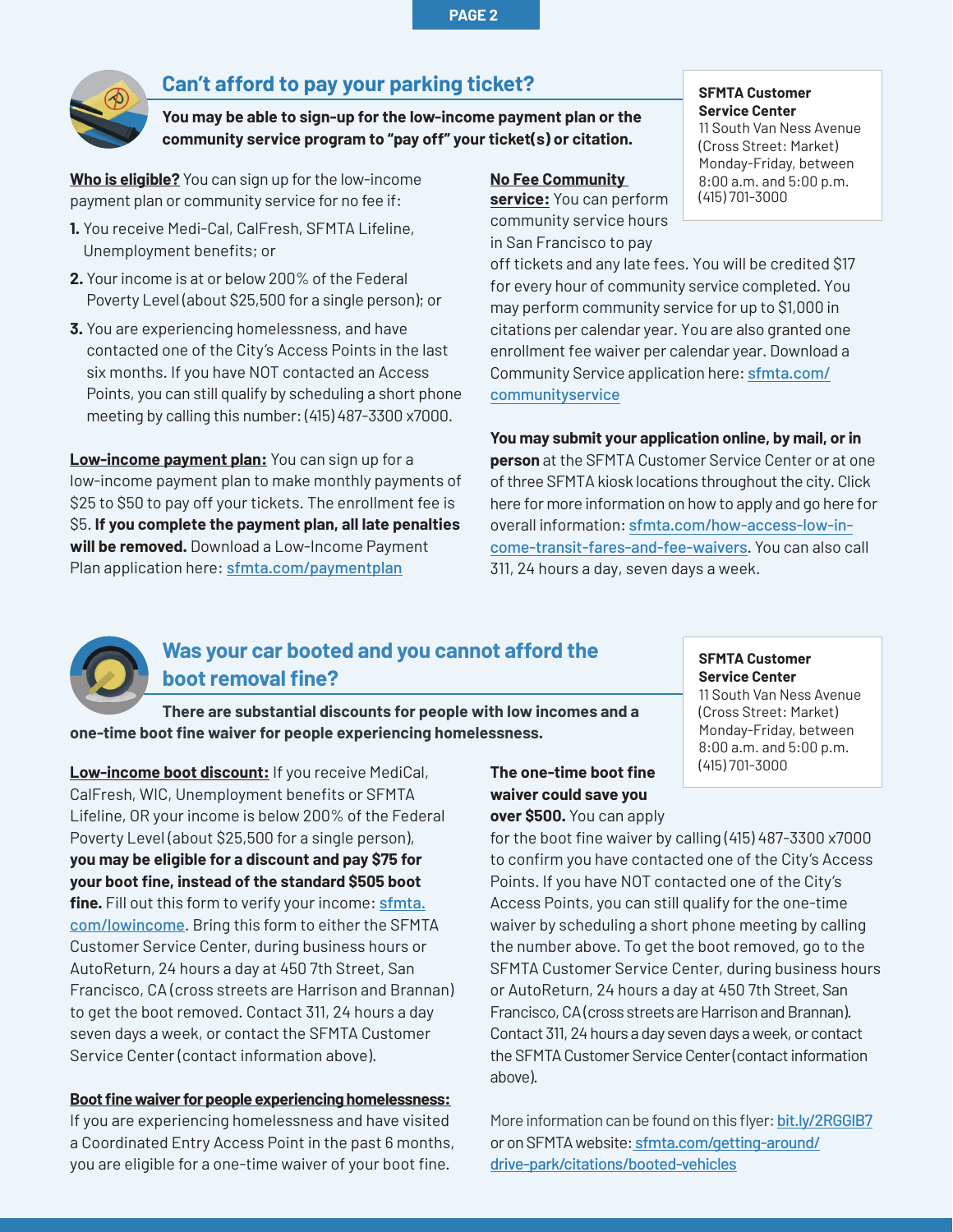<span id="page-2-0"></span>

## **Did your car get towed and you cannot afford the tow fine?**

**There are substantial discounts for people with low incomes and a one-time tow fine waiver for people experiencing homelessness.**

**Low-income tow discount:** If you receive MediCal, CalFresh, WIC, Unemployment benefits, or SFMTA Lifeline, OR your income is below 200% of the Federal Poverty Level (about \$25,500 for a single person), you may be eligible for a discount on your tow fine. **The standard tow fine is \$537. The discounted fine for eligible low-income people is \$100.** If you think your car is towed, immediately call the City and County of San Francisco Impound at (415) 865-8200. More information and a form to verify your income are here: **[sfmta.com/](http://sfmta.com/lowincometow)** [lowincometow](http://sfmta.com/lowincometow). Bring this form to AutoReturn (450 7th Street, San Francisco, CA; cross streets are Harrison and Brannan) to get your car. Call 311, 24 hours a day seven days a week, or contact the SFMTA Customer Service Center (contact information above).

#### **Tow fine waiver for people experiencing**

**homelessness:** If you are experiencing homelessness and have visited a City Access Point in the past 6 months, you are eligible for a one-time waiver of your

#### **SFMTA Customer Service Center**

11 South Van Ness Avenue (Cross Street: Market) Monday-Friday, between 8:00 a.m. and 5:00 p.m. (415) 701-3000

tow fine and up to 15 days of storage fees. **This tow fine waiver could save** 

**you over \$1,000.** You can apply for the one-time waiver by calling (415) 487-3300 x7000 to confirm you have contacted one of the City's Access Points. If you have NOT contacted one of the City's Access Points, you can still qualify for the one-time discount by scheduling a short phone meeting by calling the number above. More information can be found on this flyer: [bit.ly/2RGGIB7](http://bit.ly/2RGGIB7) or here: [sfmta.com/lowincometow](http://sfmta.com/lowincometow)

If you think your car is towed, immediately call the City and County of San Francisco Impound at (415) 865-8200. You can retrieve your car at AutoReturn (450 7th Street, San Francisco, CA; cross streets are Harrison and Brannan). Call 311, 24 hours a day seven days a week, or contact the SFMTA Customer Service Center (contact information above).



## **Can't afford to pay your MUNI fare evasion citation?**

**You have options to get a discount on or dismissal of your MUNI fare evasion citation(s) if you have a lower income or are experiencing homelessness.** 

#### **Low-income payment plan and community service**

**program:** You can pay off your MUNI fare evasion citations through the low-income payment plan and community service program. Learn how to sign up for these programs in the "Can't afford to pay your parking ticket?" section.

**Dismissal of fare evasion citation(s):** If you sign up for one of SFMTA's Free Muni programs or the Lifeline Pass, your last fare evasion citation received in the last 30 days will be dismissed. If you are experiencing homelessness and sign up for the Access Pass Program, all prior fare evasion citations will be dismissed. Please

provide a citation or ID number from your citation when you apply

for these programs. Learn how to sign up for these passes in the "Can't afford to ride MUNI?" section.



**SFMTA Customer Service Center**

(415) 701-3000

11 South Van Ness Avenue (Cross Street: Market) Monday-Friday, between 8:00 a.m. and 5:00 p.m.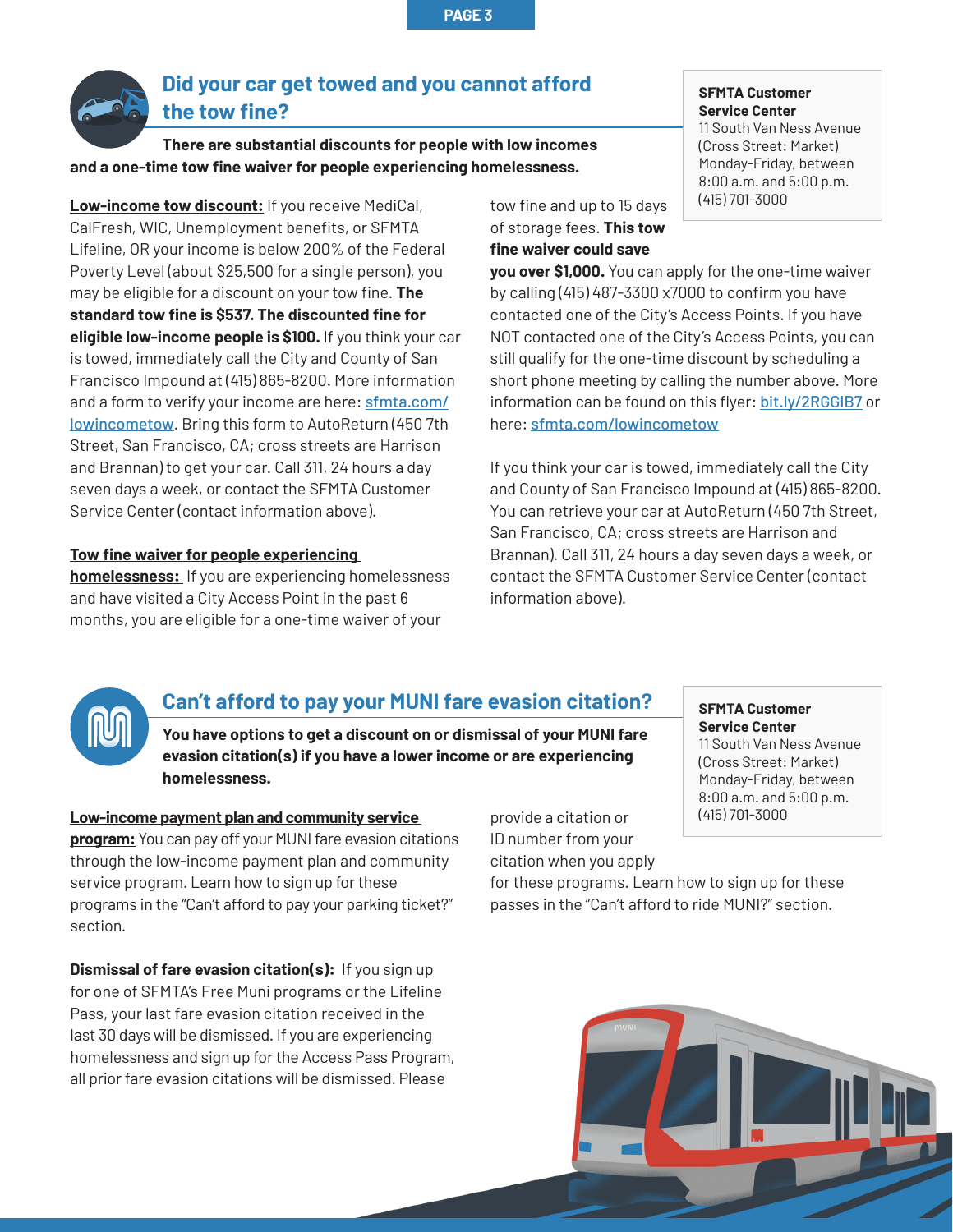<span id="page-3-0"></span>

## **Can't afford to ride MUNI?**

**You may be eligible to ride MUNI for free or for a 50% discount. Enrolling in any of these programs makes you eligible for a dismissal of your MUNI fare evasion citation(s).** 

#### **Free Muni for Youth, Seniors, and People with Disabilities:**

You are eligible to ride MUNI for free if you are a San Francisco resident with an annual household income at or below 100% of Bay Area Median Income (\$89,650 for a household of 1) and meet one of the following criteria:

- **1.** Youth from ages 5 to 18; or
- **2.** Senior (65 or older); or
- **3.** Person with a qualifying disability.

Click the following link to learn how to apply: [www.sfmta.com/getting-around/muni/fares/free-muni](http://www.sfmta.com/getting-around/muni/fares/free-muni)

#### **Lifeline Pass:**

You are eligible for the Lifeline Pass, a 50% discounted MUNI pass, if you are a San Francisco resident and:

- **1.** You receive Medi-Cal, CalFresh, or Unemployment benefits; or
- **2.** Your income is at or below 200% of the Federal Poverty Level (about \$25,500 for a single person).

Click the following link to learn how to apply: [https://www.sfmta.com/fares/lifeline-pass](https://www.sfmta.com/fares/lifeline-pass )

### **The Access Pass:**

You are eligible for the Access Pass, a free MUNI

#### **SFMTA Customer Service Center**

11 South Van Ness Avenue (Cross Street: Market) Monday-Friday, between 8:00 a.m. and 5:00 p.m. (415) 701-3000

pass, if you are experiencing homelessness and have visited a Coordinated Entry Access Point in the past 6 months.

To apply, first call (415) 487-3300 x7000 to confirm you have contacted one of the City's Access Points. If you have NOT contacted an Access Point, you can do so by scheduling a short phone meeting by calling the number above.

Once you have contacted one of the City's Access Points, you can complete and submit your application online, by-mail, or in-person. You can apply online at the following link: [sfmta.com/access-pass-application](https://www.sfmta.com/access-pass-application). You can submit your application in-person or by-mail at the SFMTA Customer Service Center or at one of three SFMTA kiosks throughout San Francisco.

For more information, click the following link: [sfmta.com/fares/access-pass](http://sfmta.com/fares/access-pass)



# **Can't afford to pay your BART proof of payment citation?**

To pay off the citation, you can perform 5 hours of community service at an organization of your choice. To request community service, complete Community Service Work Waiver of Liability form (request the form at [Cita](http://CitationProcessingCenter.com)[tionProcessingCenter.com](http://CitationProcessingCenter.com)) and select the organization where you'd like to perform your

**Forms may be submitted by mail to:** BART Police Department 101 8th Street Oakland, CA 94607

community service. After completing the hours, submit the verification form by mail or in-person to BART Police Department within 8 weeks from the date of the citation. For more information, please go to **[bart.gov/about/police/proofofpayment](http://bart.gov/about/police/proofofpayment)**. For step-by-step instructions, go to **[bit.ly/bartcitations](http://bit.ly/bartcitations).** 



## **Was your driver's license suspended for not appearing in SF Traffic Court?**

You may be eligible to get your driver's license back if it was suspended because you missed a traffic court date at the San Francisco Superior Court. Call the DMV Mandatory Actions Unit at (916) 657-6525 to check the status of your driver's license hold. Have your driver's license number ready. Access

step-by-step instructions here: **bit.ly/2EcEAxI**.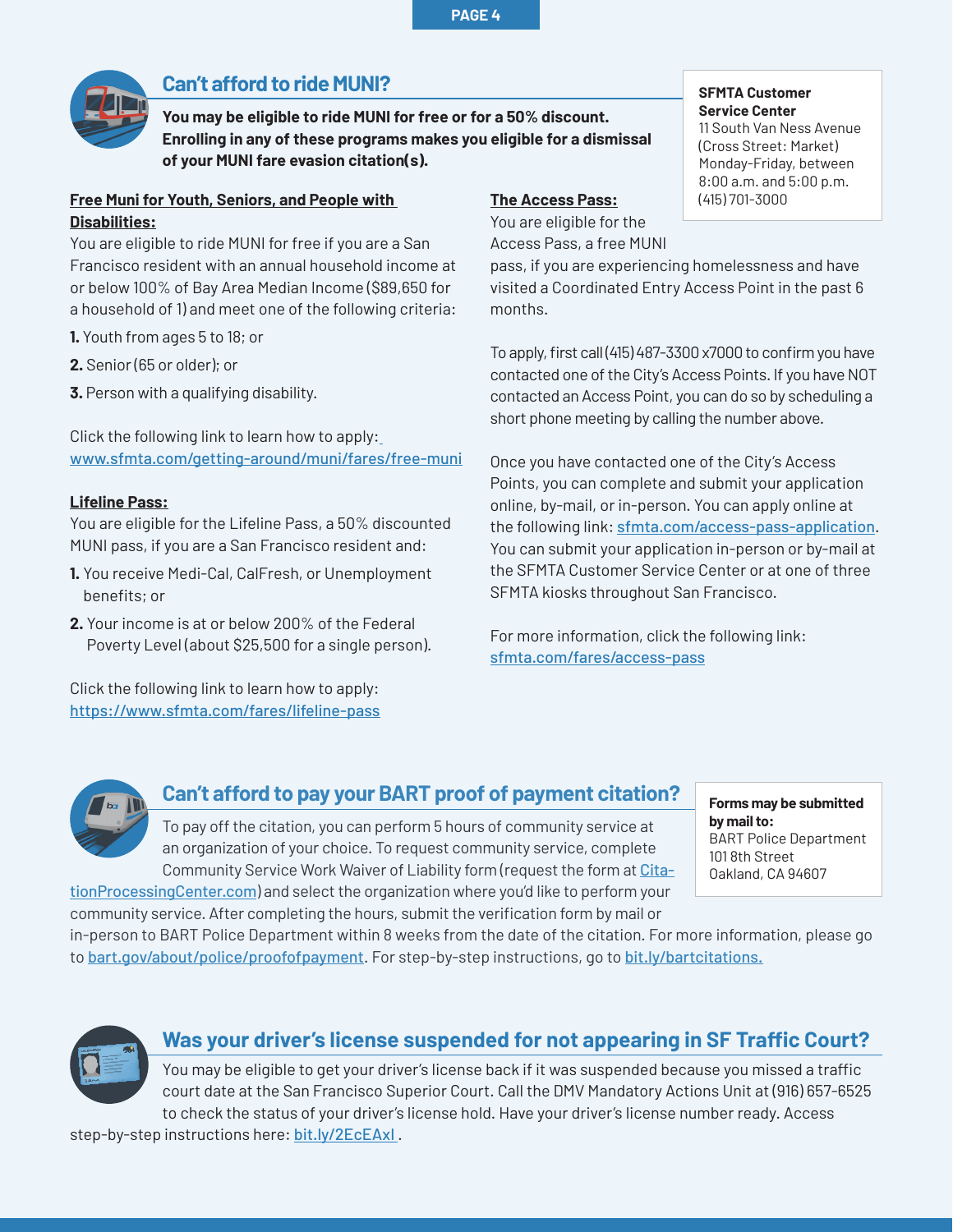<span id="page-4-0"></span>

# **Did you receive a "Quality of Life" citation and are experiencing homelessness?**

**For Adults:** If you are struggling with homelessness and received a "Quality of Life" citation, you may be eligible to get your

citation dismissed and pay no fine by receiving 20 hours of social service assistance. See the full list of eligible infractions here: [sfdistrictattorney.org/resources/](http://sfdistrictattorney.org/resources/the-connect-program) [the-connect-program](http://sfdistrictattorney.org/resources/the-connect-program) (examples include soliciting pedestrians or camping in a park, among others). More information on the steps to get your citation(s) dismissed can be found here: [sfdistrictattorney.org/resources/](https://sfdistrictattorney.org/resources/the-connect-program/) [the-connect-program](https://sfdistrictattorney.org/resources/the-connect-program/). If you do not want to receive social services and use the CONNECT program, you can apply online for a discount through the San Francisco Superior Court: [mycitations.courts.ca.gov](http://mycitations.courts.ca.gov).

**For Youth:** If you were under 18 when you received a "Quality of Life" citation, you may be able to get your ticket dismissed and pay no fine if you receive 20 hours of social services support. More information on eligible citations and how to apply can be found here: [bit.ly/2FETRbi](http://bit.ly/2FETRbi). You can also contact:

**Huckleberry Community Assessment and Resource Center** 

44 Gough Street, Suite 104, San Francisco, CA 94103 Monday–Friday, 9 a.m.–10 p.m. (415) 437-2500



## **Has your water been turned off or can you not afford your water and sewage bill?**

As of July 1, 2018, San Francisco residents who have their water turned off will no longer be charged fees to have their water turned back on. San Francisco residents with incomes below \$42,660 for a family of 3 may also be eligible for a 15% discount on water and a 35% discount on sewer charges. To complete the

application and to learn more, visit Community Assistance Program (CAP) on [sfwater.org](http://sfwater.org) or call (415) 551-3000.



# **Can't afford to pay your ambulance bill?**

If you can't afford to pay your ambulance bill from the San Francisco Fire Department and don't have Medi-Cal or Medicare coverage, you may apply for the Financial Hardship Program. To apply for the program, submit a letter explaining your financial situation and a copy of your prior year's tax return. If your tax return is

not available, you can substitute it with bank statements from the 12 months prior to the date the emergency care was provided. For more information, please go to [sf-fire.org/ambulance-billing](http://sf-fire.org/ambulance-billing)



## **Do you have overdue library fines?**

If you owed an overdue fine to the San Francisco Public Library, your debt may have been eliminated. Starting April 2019, the library does not charge or collect overdue fines and it wiped all outstanding debt. If your account was locked because of a previously owed debt, you may now access the library. If

you have lost or damaged a library item, you may still be responsible for replacing it. To learn more, visit your nearest San Francisco Public Library location or call (415) 557-4400.



# **Are you or a loved one in a SF County jail?**

As of August 2020, all jail phone and video calls are free of charge and items in the jail commissary store will be less expensive. San Francisco is the first county in the nation to make all phone calls free and stop marking up prices of items in the commissary/jail store.